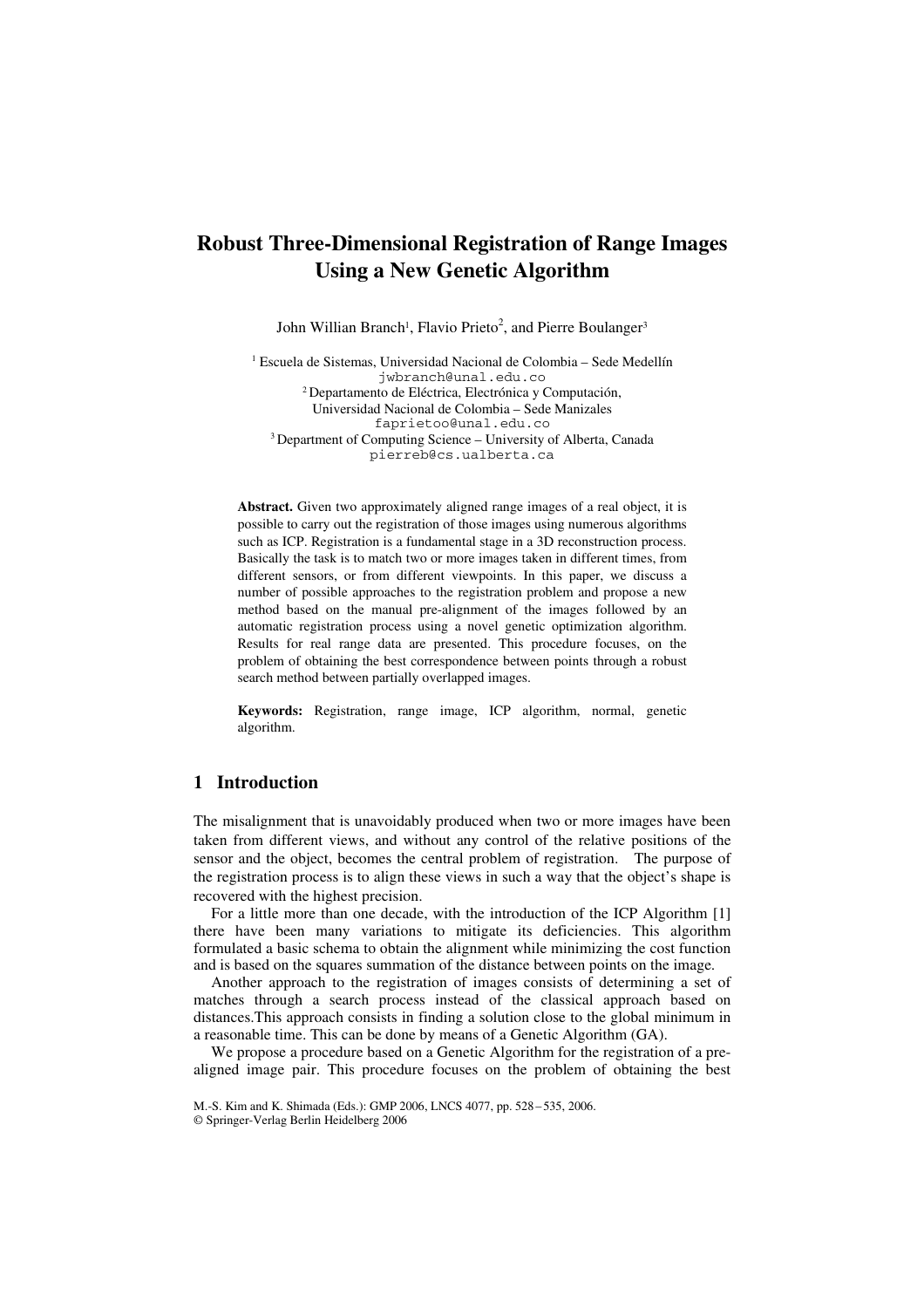match between points through a robust search method on images that are partially overlapped. This set of matches allows the calculation of transformation which precisely registers the images.

This paper is organized as follows: Section 2 presents a literature review. Section 3 describes the methodology used to do the registration of a pre-aligned images pair using a Genetic Algorithm. Section 4 presents experiments realized, and in the Section 5, the conclusions of this work are presented.

### **2 Literature Review**

Genetic algorithms have already been used for registration of 3D data. In their recent survey on genetic algorithms in computer-aided design [2], Renner and Ek´art mention a few related studies. In particular, Brunnstrom and Stoddart [3] proposed a method that integrates the classical ICP method with a genetic algorithm to couple free form surfaces. Here an alignment is obtained with a genetic algorithm, which is later refined with the ICP. The main problem treated by Brunnstrom and Stoddart is to find a corresponding set of points between the two views. Robertson and Fisher [4] proposed a parallel genetic algorithm which reduces the computational time, but its solution is not more accurate than the ones obtained with the first method. Silva et al [5] proposed a method for the registration of range images, making two key contributions: the hybridization of a genetic algorithm with the heuristic optimization method of hill climbing, and a measurement of the performance of the interpretation of the surfaces different from the classical metric, based on the calculation of the mean square error between corresponding points on the two images after the registration. Yamany et al. [6] used a genetic algorithm for registration of partially overlapping 2D and 3D data by minimising the mean square error cost function. The method is made suitable for registration of partially overlapping data sets by only considering the points such that  $p_i \in G_1 \cup G_2$ , where  $G_1$  and  $G_2$  are space bounding sets for the two datasets. Unfortunately, the authors give very few details about their genetic algorithm, focusing on the Grid Closest Point transformation they use to find the nearest neighbour. Salomon et al. [7] apply a so-called differential evolution algorithm to medical 3D image registration. Differential evolution uses real-valued representation and operates directly on the parameter vector to be optimised. Otherwise, only the reproduction step is different from GA. On the other hand, this method requires much more computation than the simpler algorithm we use. In [7], differential evolution is used to register two roughly pre-aligned volumetric images of small size. The relative rotation is within  $\pm 20^{\circ}$ , which is comparable to the range our TrICP can already cope with. We need and propose a preregistration algorithm that can cope with arbitrary orientations.

A recent study on the use of genetic algorithms for range data registration appeared in [8]. Euclidean parameter space optimization is considered. To handle partially overlapping data, the median of the residuals is used as error metric. This improves the robustness but renders the method inapplicable to data overlaps below 50%. An advanced operator of dynamic mutation is introduced, which reportedly improves registration error and helps avoid premature convergence. An attempt is made to improve the precision by using dynamic boundaries. After the GA has converged, the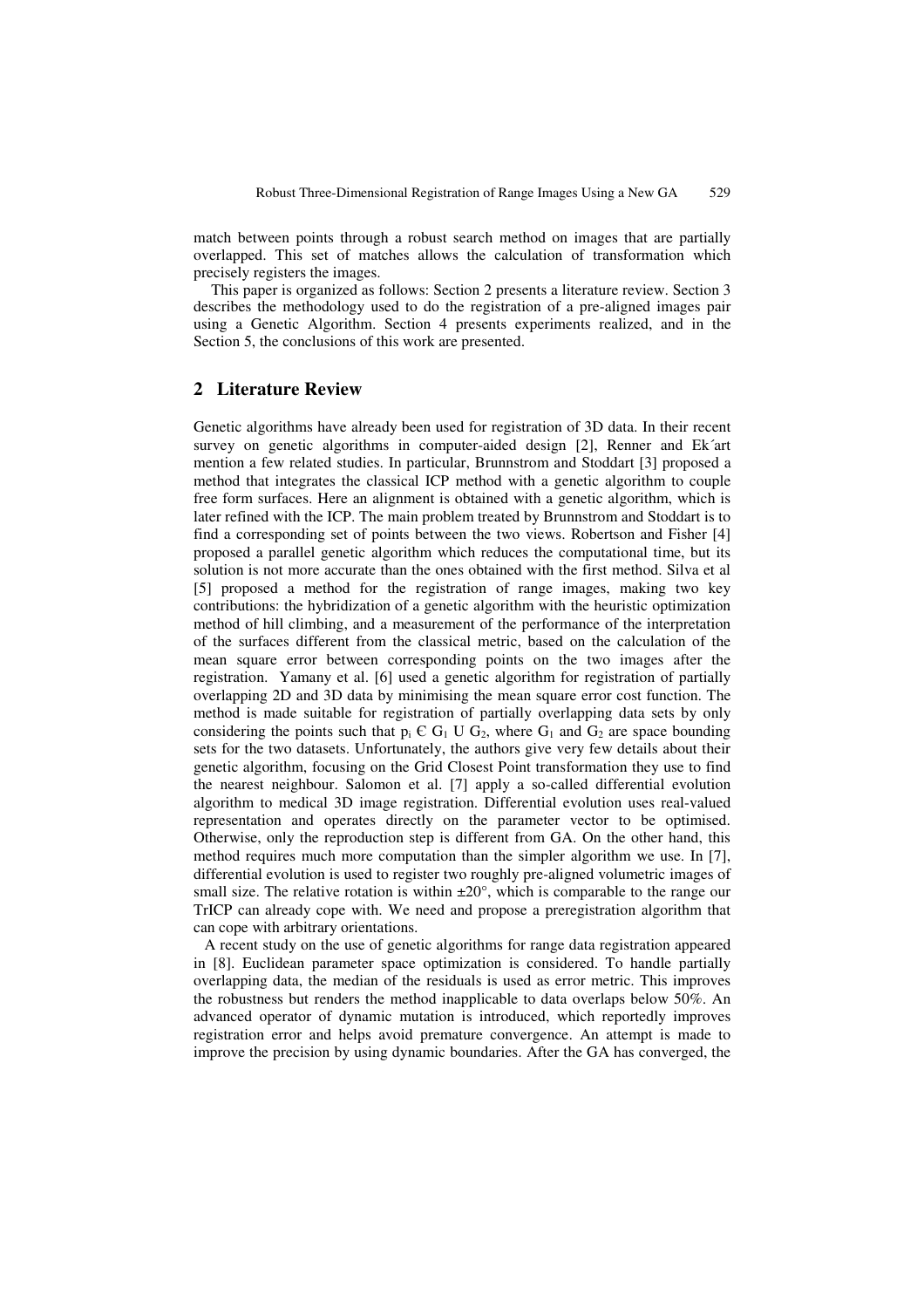search space is reduced and the GA is applied again. However, using genetic algorithms for precise registration does not seem reasonable since faster and more precise iterative methods exist for registration of pre-aligned datasets.

# **3 Registration of a Pre-alignment Image Pairs to a 3D Surface Model Using Genetic Algorithms**

The views to be registered are pre-aligned in order to obtain an initial overlapping area in both images. As it can be seen in Figure 1 the following steps for each point of sample size N taken in the overlapping area of one of the views, has a correspondent point that is searched for around the nearest points of the other view to be registered. This search is done because the best couple of points to obtain a transformation using Horn's method [9] are not always the points with less distance within an overlapping area. Two views could be badly aligned and present points with very short distances; however when joining the views using these points as a guide, their registration could be off. The initially pre- aligned images could be askew and the correspondent points with which the views would match best when applying a transformation, could be very close to the points with a minimum distance.

Given two images of ranges A and B where A is the image model and B is the image to be registered, searching the best points in A that match with a sample of points selected in B, is done by a genetic algorithm. The design is as follows.

#### **3.1 Sampling**

It is a random selection of *N* points that belongs to the overlapped area in B and establishes, for each one of them, a subset of points or sub-domain in A. The subdomains contain *m* points near the closest point in A for each point in B. This approach of sub-domains reduces the space search and betters the global efficiency of the algorithm. The establishment of the domains has a critical computational step; that is, searching the closest point in A to each one of the points of the selected sample in B because this implies both calculating and comparing the distances to all the points which make up the overlapping area in A. Such a search is improved by implementing a K-d tree structure. Figure 1 graphically shows the establishment of a sub-domain.



Fig. 1. Establishment of sub-domains, a) view A, b) view B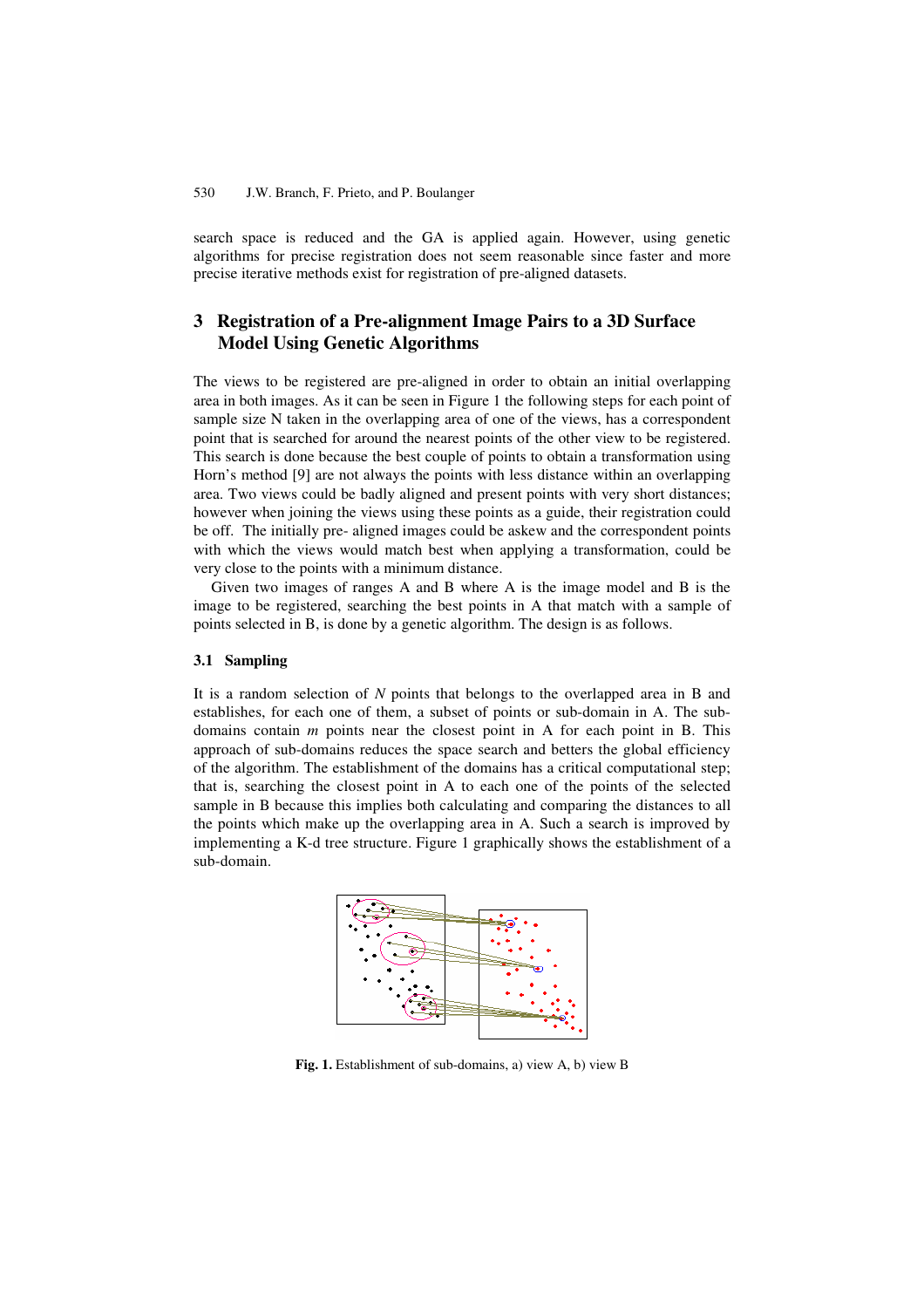#### **3.2 Diagram of Representation**

It is represented as a chromosome of size N, that is, to each one of the points of the selected samples in view B there is a corresponding gene of the chromosome. Each gene contains an index that identifies a point within the neighborhood corresponding to a point as defined in view A. Figure 2 illustrates this representation.



**Fig. 2.** Diagram of representation of a chromosome

Gene 1 corresponds to the first point of the sample, whereas gene 2 corresponds to the second point of the sample and subsequently to the N-th point of the sample taken in view B. For instance, in Figure 2 gene 1 contains value 12, which means that point 12 is found within the sub-domain corresponding to the first point of the sample in B. Twenty-five (25) is an index of a point-from-view A that belongs to a neighborhood of points close to point 2 of the sample taken in view B. Each point of the sample taken in view B has a defined neighborhood of points in view A from which the respective gene will take values.

#### **3.3 Aptitude Function**

The aptitude function measures the standard deviation of the distribution of the distances between the points of the overlapping areas originating in the registration of the views. Each individual can be seen as a set of points with their respective couples translated into a transformation by Horn's method. The transformation is applied to the two views and the standard deviation of this registration is assigned as the aptitude of an individual. The more accurate the individual, the smaller the error (1):

$$
\varepsilon = \sqrt{\frac{\sum_{i=1}^{N} (P_i - R_i)^2}{N}}
$$
 (1)

Parameter *P* denotes each point in the overlapping area in view A obtained by applying each transformation. Parameter  $R$  is each point in the overlapping area in view B after applying the transformation.

#### **3.4 Genetic Operators**

The proposal presented for a two-view registration applies a simple cross with only one crossing point, in which the parents' genetic content is exchanged on each side of the crossing point in order to generate two new individuals. In turn, the mutation operator varies the information of each gene according to the mutation probability, taking into account the defined neighborhoods for each point represented. That is, if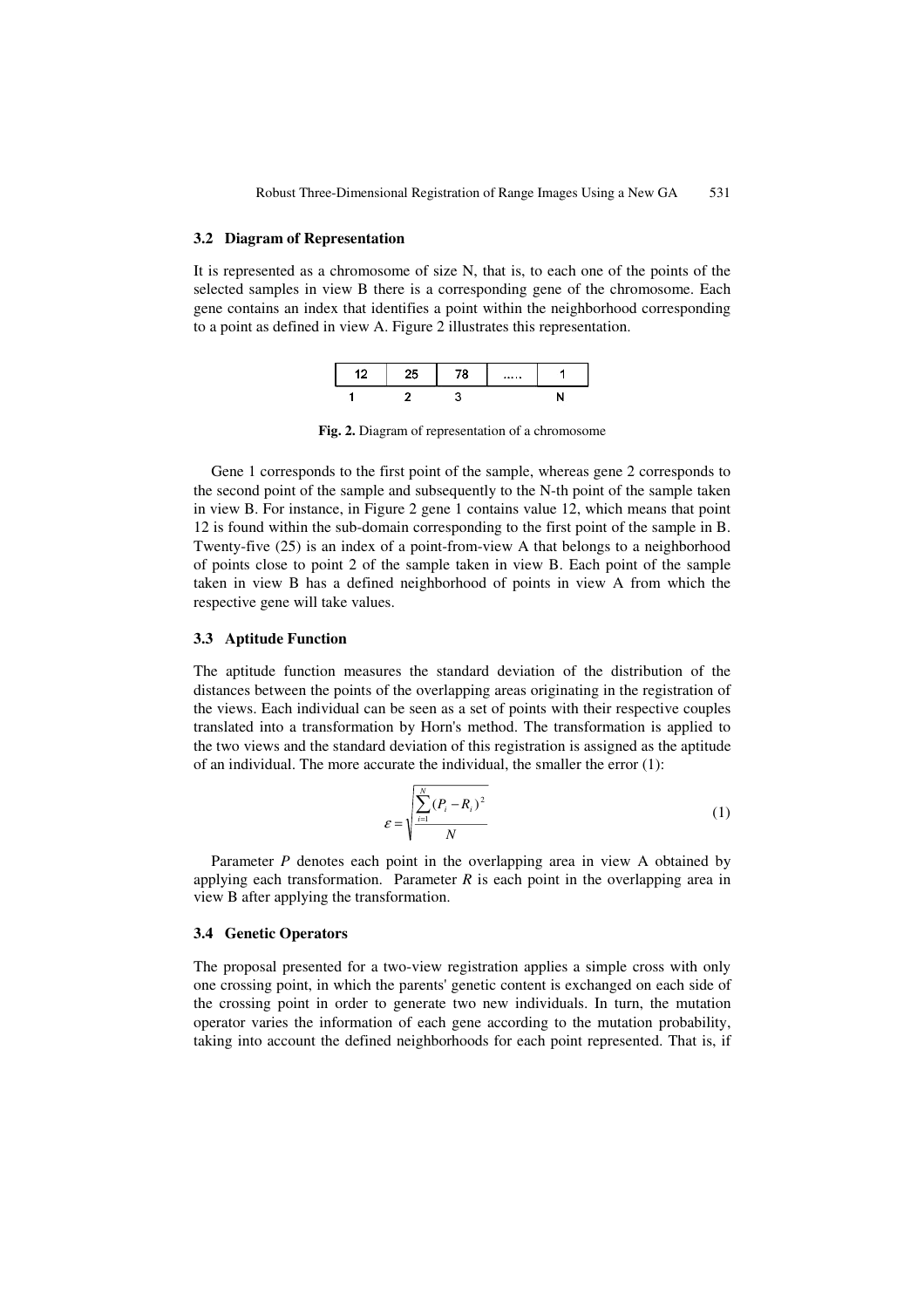gene *i* represents the *i-th* value of the sample taken in view B, and it has to be mutated, a respective point in the defined neighborhood is selected at random in view A, and it is changed by the former value.

## **4 Experiments and Results**

All tests were performed using a computer with a 3.0G Intel processor and 1.0G RAM memory, running under the Microsoft XP operating system. The program was written in C++ and using Open GL to obtain the graphic representation of images. The data used were obtained using a Kreon sensor located at the Advanced Man-Machine Interface Laboratory at the University of Alberta, Canada.

The least average results were obtained with a 40% probability for the crossing operator and a 70% probability for the mutation operator. The size of the population was established to be 100 individuals, each one of which is formed by 10 pairs of points. Due to the fact that the GA model works on a specific problem, in order to find the best relationship between points that allows a transformation that correctly registers a pair of images with the objective of validating the correct performance of the methods ICP, ICP+Normals [10] and ICP+GA (See Figure 3), tests were performed to assure a point-to-point correspondence between the images, guaranteeing the existence of a unique solution to the problem. The convergence test was carried out fixing an error and running the method iteratively until it reached a convergence of 1x10E-6. The results of these experiments showed that the ICP+GA method converges more quickly as it is observed in the Figures 4 and 5.



**Fig. 3.** Sample images 1 to 4 and their corresponding registration

Tests were made to compare the methods in the quality of the final registration using bad and good pre-alignments as benchmarks. The objective was to even measure the behavior of convergence of the methods when the images were rotated into their correct positions. Each test was carried out, keeping in mind that although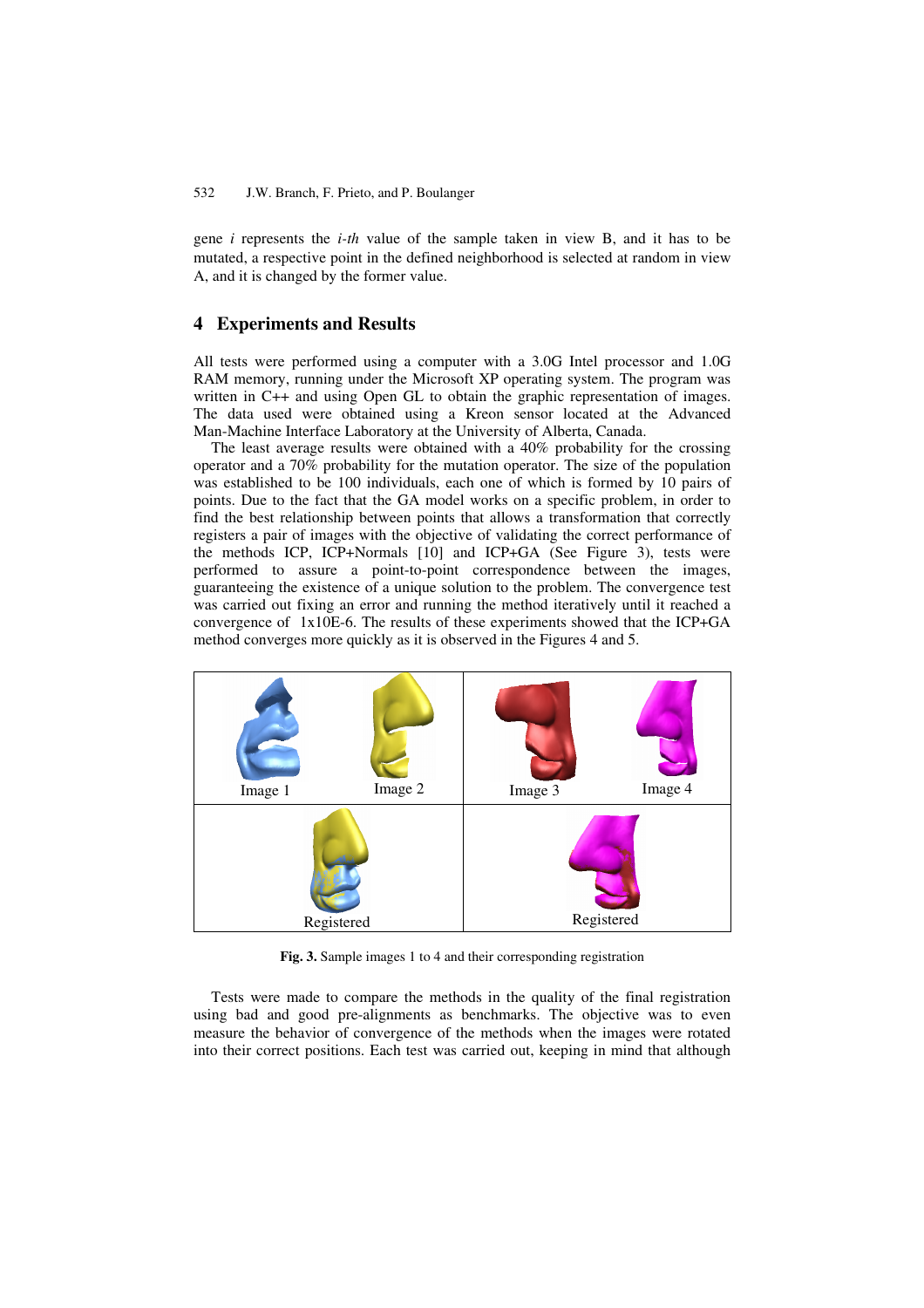the were sufficiently rotated as to considered the pre-alignment like bad, there was no translation because of the neighborhoods of searches were constructed based on measures of Euclidean distance. In order to generalize the behavior in the final values of the registration were carried out 20 registrations with similar conditions of bad prealignment. Although, in some cases the methods not obtain values significantly different, one can observe that in general the method ICP +GA obtains the smallest error values that the other methods.



**Fig. 4.** Convergence Test 2 of the methods (Convergence=1x10E -6) with images 1 and 2.  $(ICP = 21, ICP+N= 15, ICP+AG=13$  iterations)



**Fig. 5.** Convergence Test 3 of the methods (Convergence=1x10E -6) with images 3 and 4. (ICP  $= 18$ , ICP+N= 16, ICP+AG=13 iterations)

Additionally, the robustness of the method was proven, as it determined the maximum value of the angle for which the different methods converged in a good registration. Figure 6 shows the errors for different registrations with the variations in angles of each coordinate. The different methods obtain a correct registration for angles less than 40 degrees. For these cases the ICP+AG always produces the best registration. For angles greater than 40 degrees, the traditional methods present a significant increase in the error and we consider that it is not possible to reach a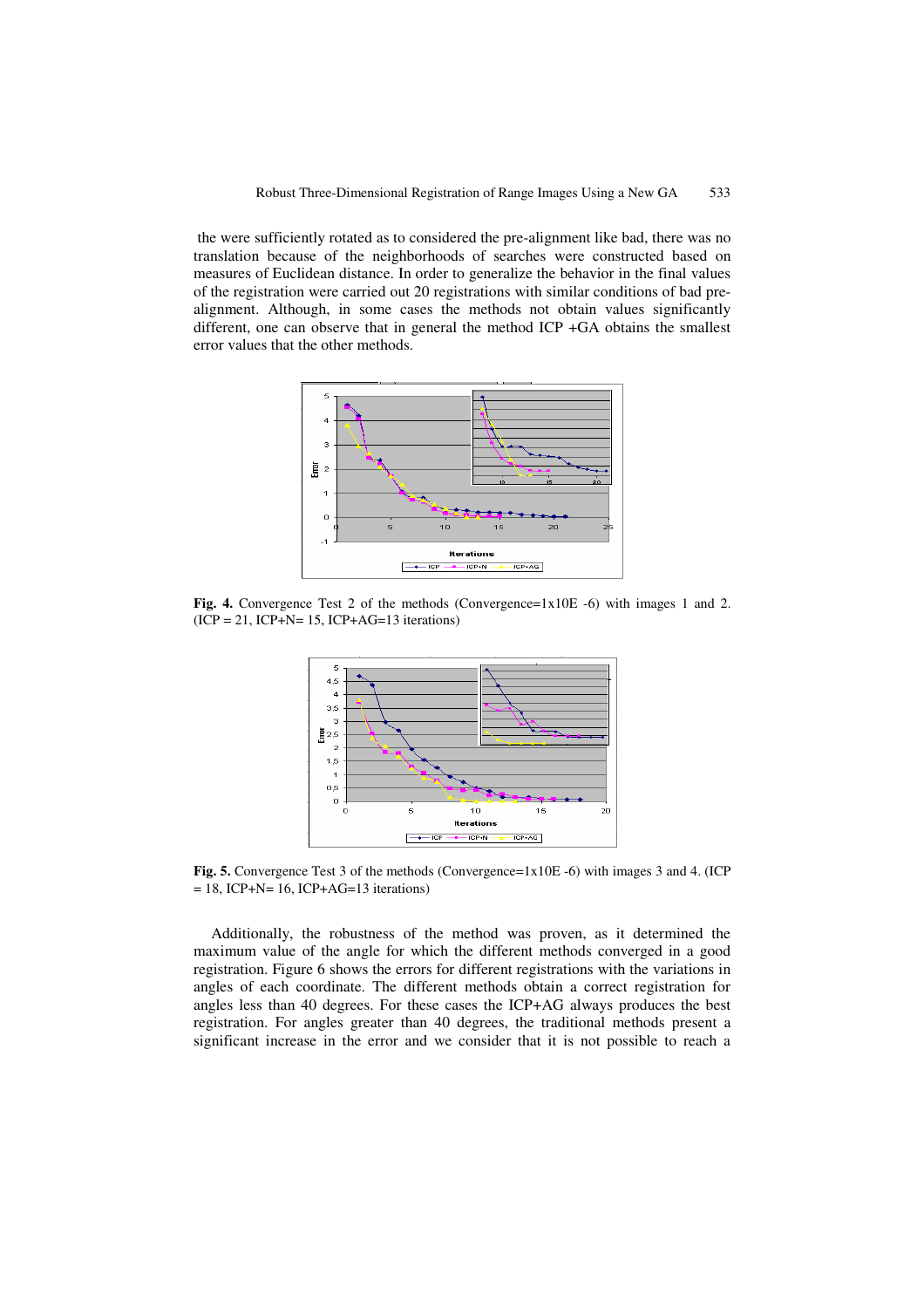#### 534 J.W. Branch, F. Prieto, and P. Boulanger



**Fig. 6.** Error of registration for different uniform variations in the angle. Dashed line shows the good pre-alignment limit.

correct registration for angles greater than 40 degrees. However the ICP+AG provide a good registration up to 50 degrees. Although the error continues to decrease after that point when using the other methods, there still is not correct registration.

### **5 Conclusions and Future Work**

A semiautomatic method has been proposed for the registration of multiple view range images with low overlap that is capable of finding an adequate registration without needing a fine preliminary pre-alignment of the images. This method is based on a genetic algorithm to perform a search of the best correspondence between a set of sample points, starting from an approach based on sub-domains that reduces the space search of the genetic algorithm which implies global algorithm efficiency.

The comparison of the results obtained through the different experiments shows a more precise convergence (using proposed method (ICP+GA) than the classical ICP method and one of its variants (ICP+Normals) can provide. However, the proposed method takes more computational time to find the solution.

For future work, the exploration of a parallel version to reduce the computational cost of the proposed method is suggested.

## **References**

- 1. Besl, P.: A method for Registration of 3-D Shapes. IEEE Trans. Pattern Analysis and Machine Intelligence, 14 (1992).
- 2. Renner, G. Ek´art, A. Genetic Algorithms. Computer-Aided Design, (2003) 709–726.
- 3. Brunnstrom, K.: Genetic Algorithms for Free-Form Surface Matching. (1996)
- 4. Robertson, C.: Parallel Evolutionary Registration of Range Data. Computer Vision and Image Understanding, 87 (2002).